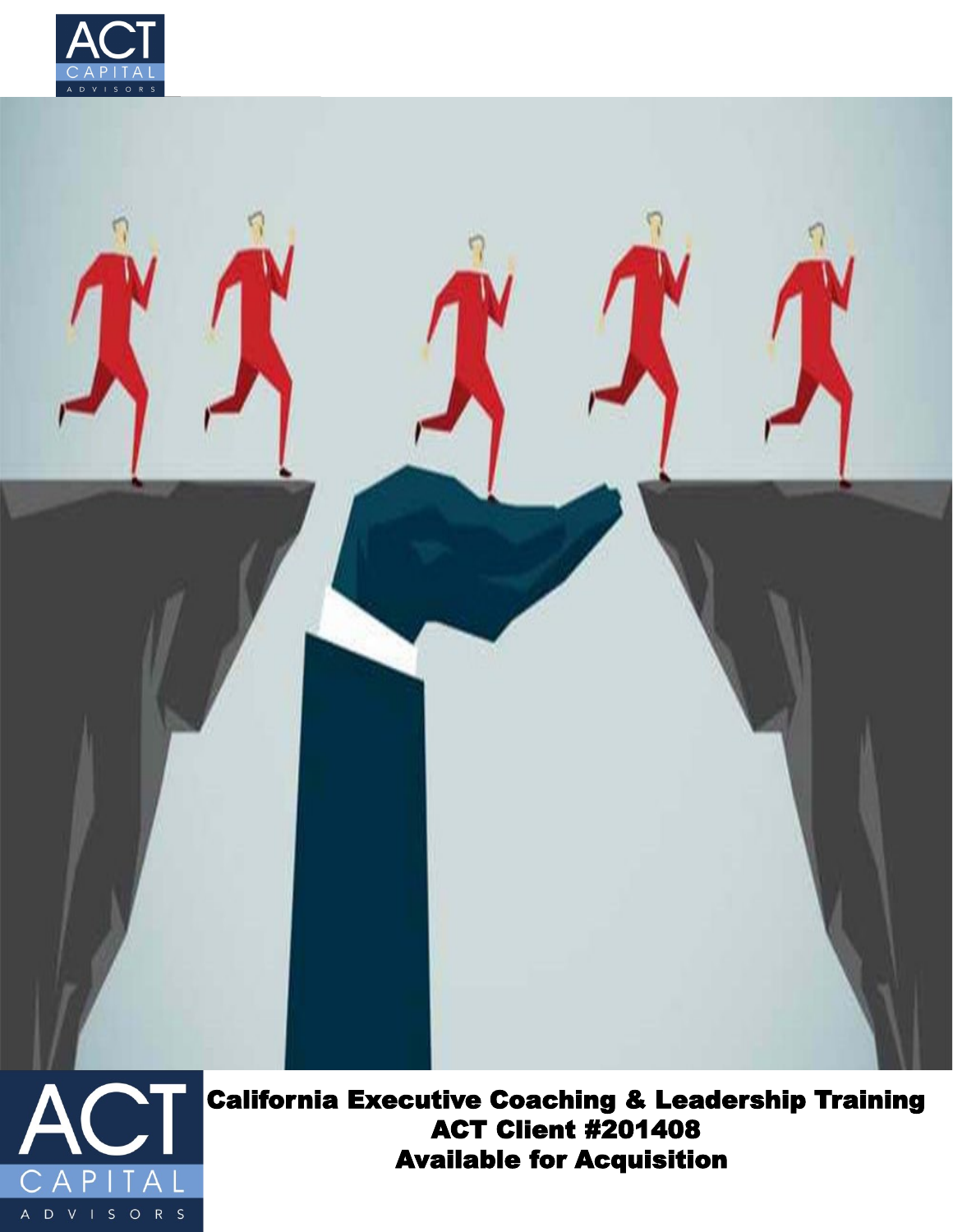

## California – Executive Coaching & Leadership Training ACT Client #201408

ACT Capital Advisors is pleased to offer a highly profitable Executive Coaching & Leadership Training company for acquisition. The company which is owned and lead by a husband-and-wife team, was founded with the goal of determining the underlying principals that informed the leadership in great places to work , in order to help others, emulate their success. The company is devoted to helping leaders awaken great leadership in themselves and their organizations through Executive Coaching, Team Coaching, and their proprietary 360 Assessment. Founded in 2009, the company has worked with the senior leadership teams of the most successful companies in the world ranging from 100 to 250,000 employees, across a broad spectrum of industries. The company enjoys 40% gross margins and has always been profitable. The company's dedicated team of clinical phycologist and business professional are committed to the long-term success of the business. **Proven proprietary philosophy and expert** 

# Key Value Drivers

#### Company's Founding Quest drives EVERYTHING

"Understand the underlying principles that inform leadership of great workplaces, where people experience trust, pride, and a supportive, enjoyable work environment" The quest to understand has guided the company and all aspects of the business. The company was built on the belief that leaders can affect powerful change in themselves and in their organizations. The company's unique, mindfulness-driven coaching practice leverages the team's vast experience in mindfulness, employee feedback, and executive coaching to help leaders pinpoint and overcome barriers to transforming their workplaces.

#### World Class Team of Coaches

The company has attracted and amassed a collection of renowned business consulting experts and leading clinical psychologist to develop their award-winning philosophy on leadership development and training. These coaches are the lifeline to the business. The coaches have all contributed to and drive the company's philosophy. The coaches manage all client interaction and program development resulting in very customized training initiatives developed specifically to drive success for the client. These dedicated and long tenured coaches are committed to the quest and the ongoing development of the company's philosophy and successful clients.

#### Amazing Client Base

Companies across all industries have realized the benefits of a less stressed, more focused employee base and have turned to the company to help them begin the journey towards becoming a legendary place to work. The company has tailored and lead leadership coaching and training for clients across multiple industries, company size, and leadership styles and philosophies.

### **Philosophy - Expert Delivery – Loyal Coaches**

# Overview **Nighlights**



**Leading executive coaching, team coaching, and 360 assessment firm focused on helping leaders awaken great leadership in themselves and their organizations.**



**implementation teams committed to providing the most effective leadership training.**



**Strong reputation and relationships lead by expert Clinical Psychologists**

# **Facts & Figures**

#### **Enthusiastic Client Base:** AT&T **Genetech**

| AIčII             | Genetecn                        |  |  |
|-------------------|---------------------------------|--|--|
| Conagra           | <b>Brooks Brothers</b>          |  |  |
| <b>SC Johnson</b> | <b>University of California</b> |  |  |
| GoPro             | Alston&Bird                     |  |  |
| <b>CDW</b>        | <b>EA Sports</b>                |  |  |
|                   | Devon                           |  |  |

| (In \$USD)          | 2020        |  |
|---------------------|-------------|--|
| Revenue             | \$1,773,014 |  |
| <b>Gross Margin</b> | 65.22%      |  |
| Adj. EBITDA         | \$1,015,005 |  |

#### **40% EBITDA margin Revenue Tracking to 50% Growth for 2021**

#### **All With Zero Sales Personnel**